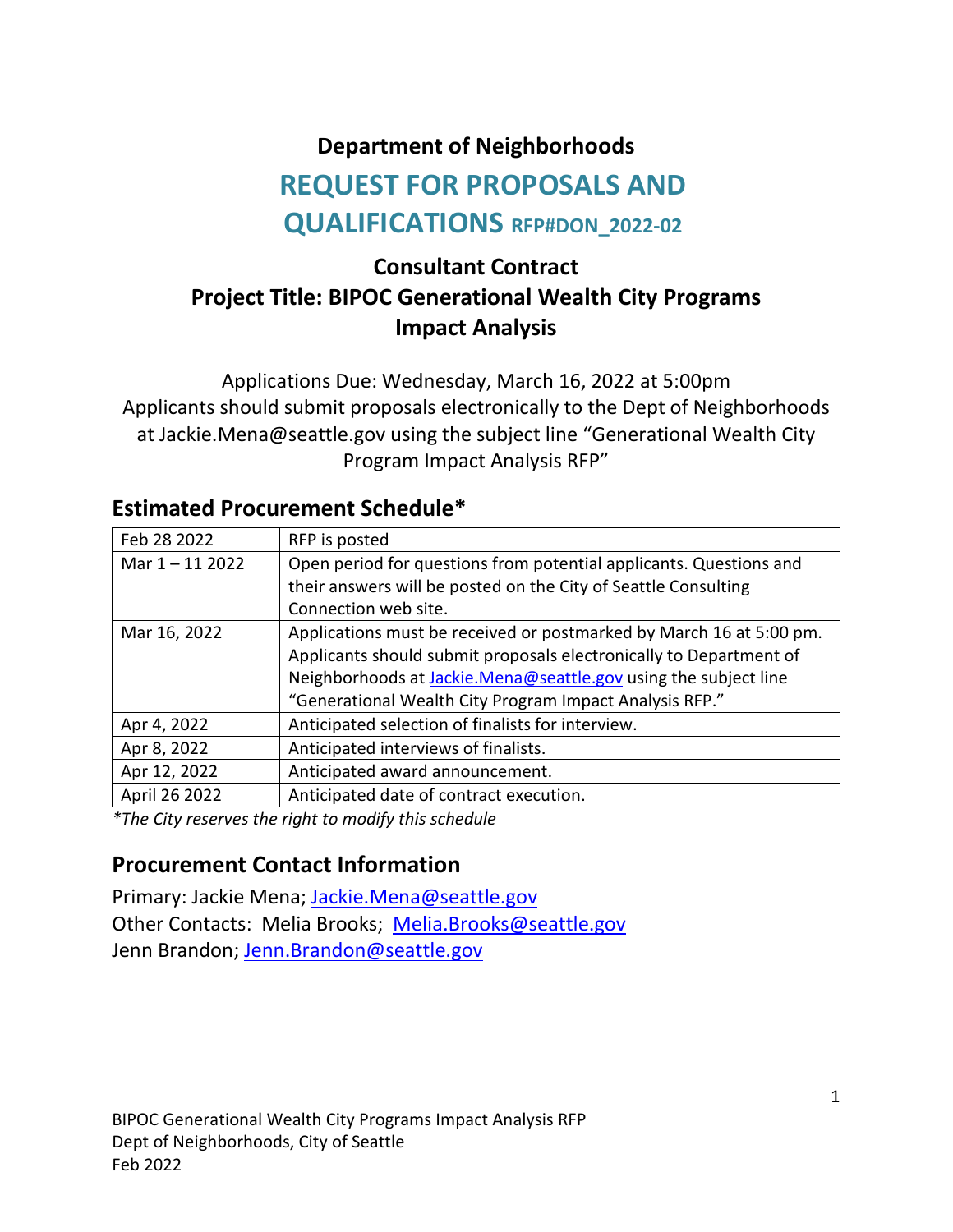#### **Purpose**

The City of Seattle is seeking a qualified consultant or consultant team to 1) create an inventory of current City programs, services, and resources that support BIPOC communities in building wealth, 2) develop a framework for evaluating the impact of these programs, 3) present ideas for how to increase alignment and impact wholistically through City programs. Through this contract, the City aims to establish a baseline understanding of how current investments and strategies are working together to close race-based wealth gaps. The results of this effort will impact the City's "big picture" strategy for building generational wealth for BIPOC communities by informing the development of recommendations for future investments and providing a framework for continuing to maximize the impact of programs.

This contract will be managed by the Department of Neighborhoods, though the consultant will work closely with the City's Generational Wealth Interdepartmental Team (IDT) which is comprised of multiple City departments. The consultant will partner with IDT members and department staff to understand the diverse investments and strategies departments are currently employing to build generational wealth for BIPOC communities. The consultant will also work with IDT members and department staff to capture the known impact of current investments using a racial equity framework that centers the experiences of communities of color. This will require engagement with community members and organizations that have directly accessed City programs.

The consultant will have demonstrated knowledge, expertise, and relationships in the areas of community wealth-building, inclusive and equitable economies, impact analysis, and community engagement. Additionally, the consultant will have familiarity with government structures and experience partnering with government staff that represent diverse lines of work.

The contract period is estimated to run 6-9 months, with a projected start date of May 2022.

#### **Background:**

Beginning in late 2020, the Mayor's Equitable Communities Initiative (ECI) Taskforce underwent a nine-month process to recommend how the City should allocate \$30M for investment in Seattle's Black, Indigenous, and People of Color (BIPOC) communities. Comprised of 24 BIPOC community leaders who spanned sectors of community development, housing, higher education, healthcare, arts and culture, and economic development, the ECI Task Force convened weekly to develop its budget recommendations, which were presented and adopted by both the Mayor and the City Council in November 2021.

The ECI's recommendations included budget allocations to several City departments to develop or expand the City's "Generational Wealth" initiatives aimed at addressing race-based wealth gaps. Specifically, the Department of Neighborhoods was directed to advance the following two ECI recommendations:

BIPOC Generational Wealth City Programs Impact Analysis RFP Dept of Neighborhoods, City of Seattle Feb 2022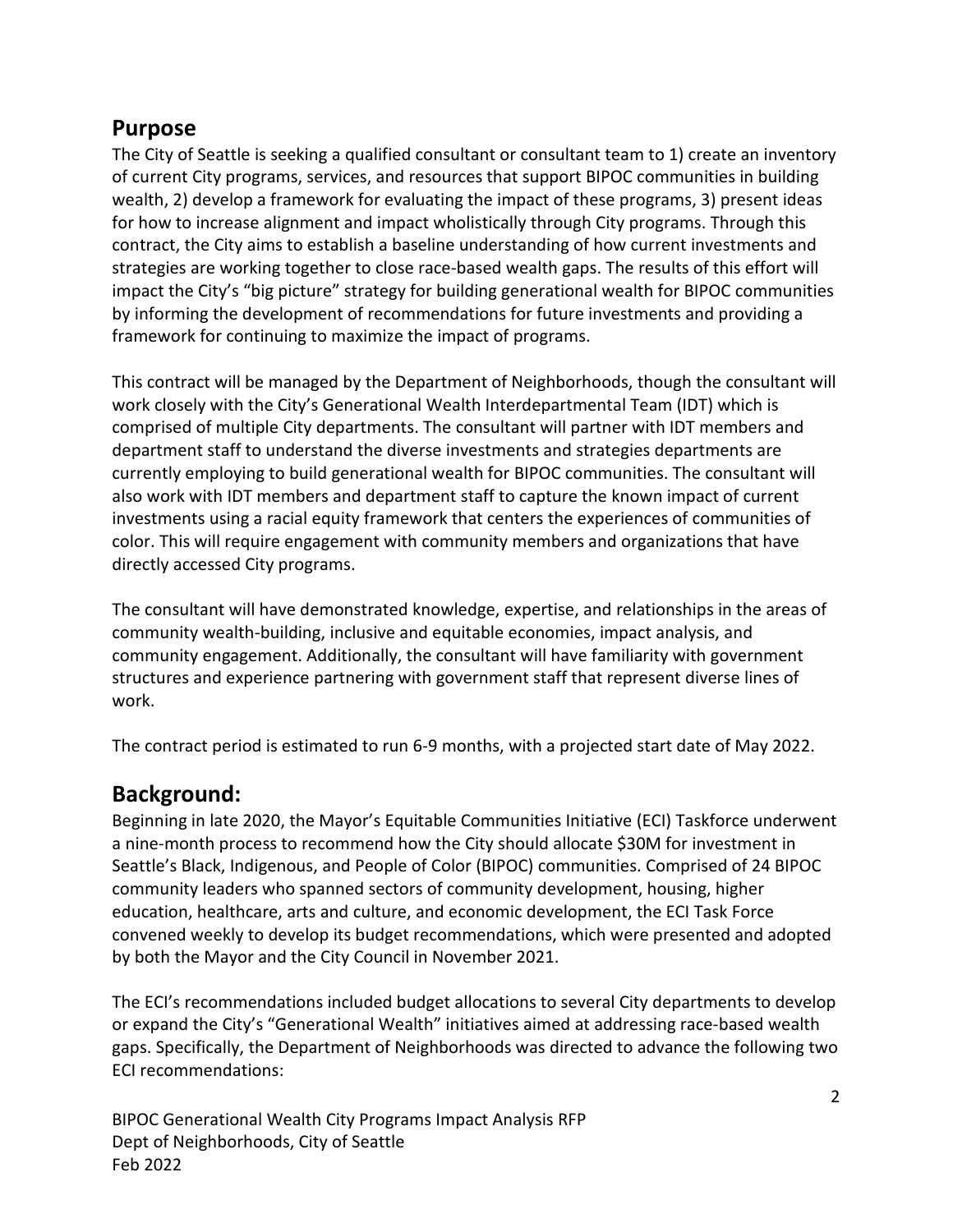- Develop a generational wealth education program to help BIPOC residents, artists and business owners navigate and plan for financial topics, including homeownership, property taxes, small business development, real estate development, retirement planning, and asset management.
- Integrate city resources and services so that community members who contact the city receive more holistic guidance and information about implementation would involve creation of a one-stop location for education, information, and support on these financial issues.

As part of the budget allocation, the City Council's Community Economic Development Committee issued a Statement of Legislative Intent (SLI) to the Department of Neighborhoods requesting a report on community wealth building and equitable economy strategies to reduce the racial wealth gap. The work performed under this Generational Wealth Research and Analysis contract will contribute to the contents of that report.

This RFP is one of several that DON will issue to address the ECI and City Council priorities named above, and to build a baseline infrastructure for City departments to collaborate, learn, coordinate, and invest in innovative and community-centered approaches to closing race-based wealth gaps.

#### **Scope of Work and Deliverables:**

Scope of Work:

- Work with City's Generational Wealth IDT to build an inventory of current City programs that aim to close race-based wealth gaps and additional programs that could close racebased wealth gaps.
- Using a racial equity framework that considers both quantitative and qualitative data and centers the direct experiences of BIPOC communities, analyze the impact of programs included in the inventory.
- Document the racial equity framework used to analyze programs and opportunities for City staff to continue to monitor impact.
- Develop ideas for increasing alignment and impact wholistically through programs included in the inventory.

Deliverables**:**

- Participation in 4-8 IDT and community Roundtable meetings, providing regular progress updates
- 2-4 presentations of findings to stakeholders as needed (IDT, Roundtable, etc.)
- Engage IDT members and department staff to analyze the impact of City generational wealth programs
	- Participate in meetings with department staff in the evaluation of City generational wealth programs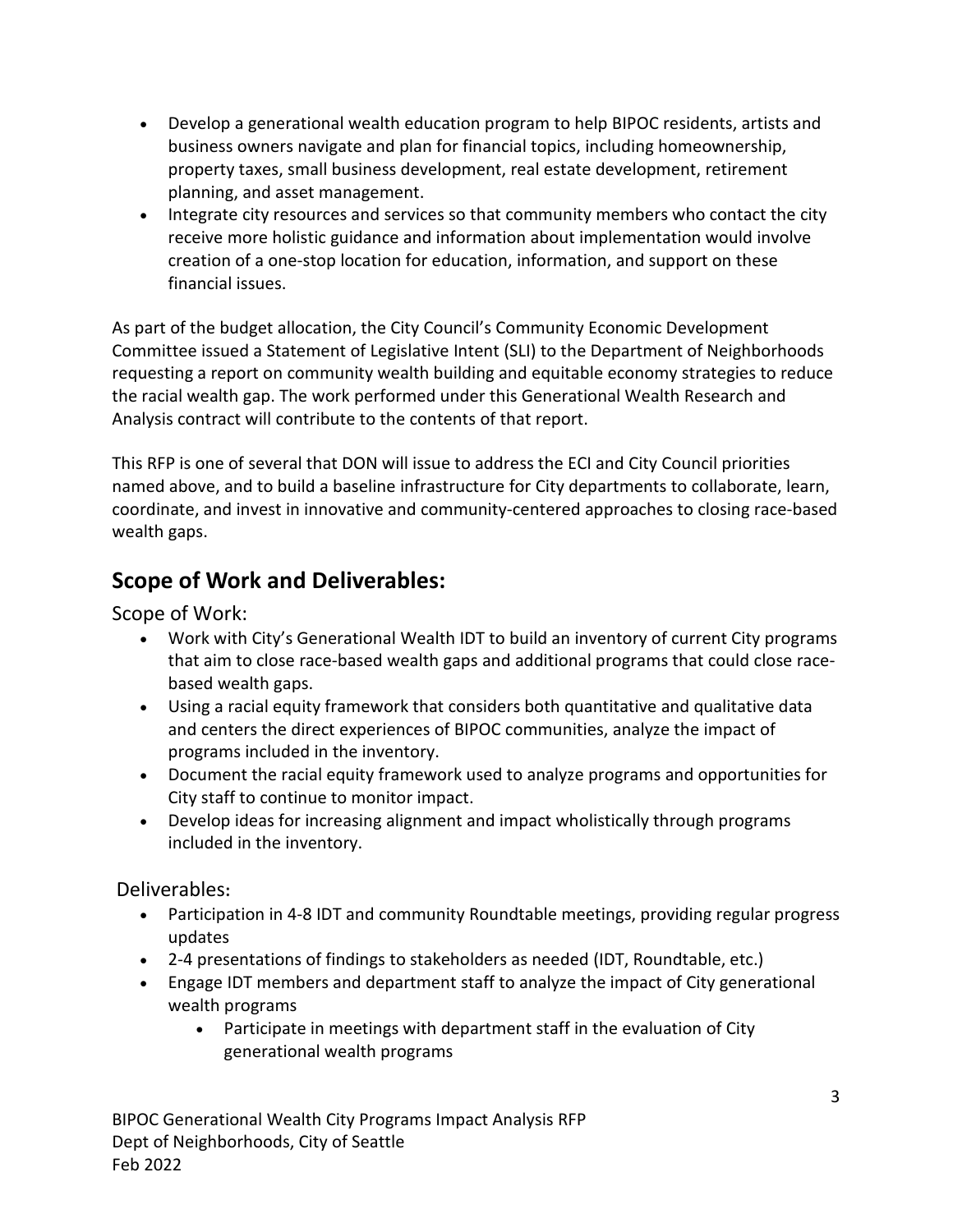- Work with staff to summarize quantitative information that departments have collected (as needed for the report).
- Engage community in evaluation of City's generational wealth programs
	- Host community focus groups as needed
	- Review past community engagement efforts and findings, incorporating qualitative data into report
- Build an Inventory Report that includes:
	- A complete list of current programs that aim to build wealth for Seattle's BIPOC communities
	- Early evaluations of programs and other related policies or structures, denoting efficacy and ideas for how to increase alignment and impact wholistically through City programs.
	- List of key findings such as notable gaps, opportunities, patterns, disparities, etc.
	- Recommendations for continued monitoring of programs and/or points for further evaluation

#### **Performance Schedule**

The consultant must be available to commence work on this project no later than mid-May 2022. The timeline of the contract is estimated to run for 6-9 months.

The scope of work and deliverables schedule begin when the contract is executed by all parties and ends when this portion of the project is completed, unless amended by written agreement or terminated earlier under termination provisions. Our estimated schedule is as follows:

| <b>Tasks</b>          | Mar | Apr | May | Jun | Jul | Aug | Sep | Oct | <b>Nov</b> |
|-----------------------|-----|-----|-----|-----|-----|-----|-----|-----|------------|
| RFP released &        |     |     |     |     |     |     |     |     |            |
| selection             |     |     |     |     |     |     |     |     |            |
| Project Start-up      |     |     |     |     |     |     |     |     |            |
| Check-ins with DON    |     |     |     |     |     |     |     |     |            |
| Engagement with IDT,  |     |     |     |     |     |     |     |     |            |
| departments, and      |     |     |     |     |     |     |     |     |            |
| community             |     |     |     |     |     |     |     |     |            |
| <b>Report Outline</b> |     |     |     |     |     |     |     |     |            |
| Report Draft 1        |     |     |     |     |     |     |     |     |            |
| Report Draft 2        |     |     |     |     |     |     |     |     |            |
| <b>Final Report</b>   |     |     |     |     |     |     |     |     |            |
|                       |     |     |     |     |     |     |     |     |            |
| Presentation to       |     |     |     |     |     |     |     |     |            |
| stakeholders          |     |     |     |     |     |     |     |     |            |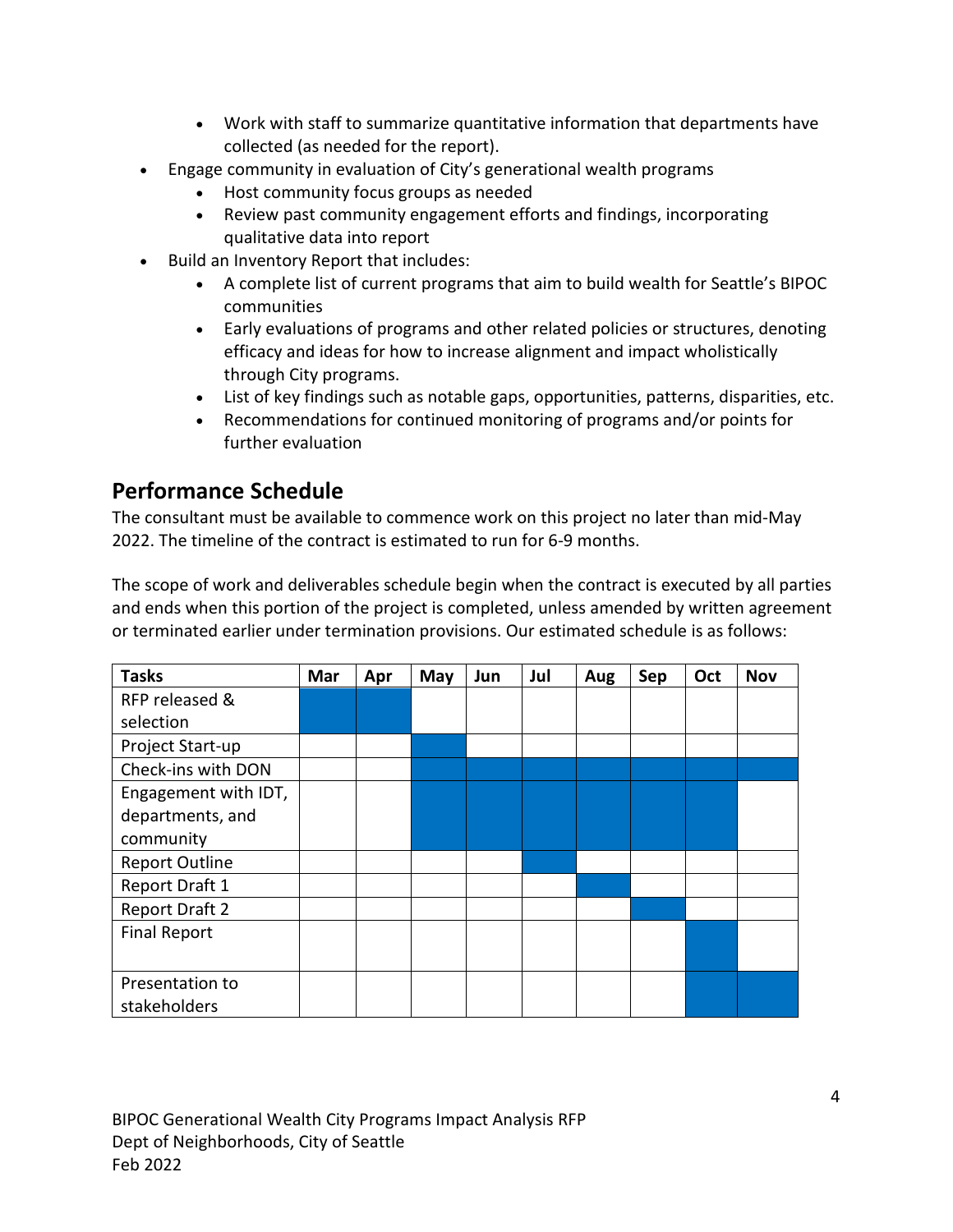## **Contract Budget**

The budget for this contract shall not exceed \$100,000.

## **Minimum Qualifications**

The following minimum qualifications are required for a Consultant to submit a proposal response.

- Project Management: The consultant must demonstrate that they can manage a project and interact with multiple collaborators, including City staff and other consultants who will work on parallel and complementary deliverables (e.g., Research of national Generational Wealth programs, Community Roundtable and Learning Hub forums.)
- Racial Equity Analysis: The consultant must demonstrate their experience and commitment to centering the voices and needs of those most affected by the impacts of racial inequities.
- Program and Policy Analysis: The consultant must demonstrate their experience researching and analyzing the impact of programs and policies focused on economic and/or community development, race-based income disparities, community-wealthbuilding, and/or related issues.
- Community Engagement: The consultant must demonstrate their experience engaging BIPOC communities in participatory research and evaluation and facilitating effective, respectful, and culturally competent collaborative group discussions.
- Communications: The consultant must demonstrate that they have experience producing materials, including formal reports and presentations, which are accessible and clearly explain complex concepts to diverse audiences through written and graphic communications.

# **Proposal Content Requirements**

Prepare your response as follows. Use the following format and provide all attachments. Please note that incomplete applications will not be considered. Please do not include brochures or letters of support.

- 1. Please complete the Cover Page (Attachment A).
- 2. Please complete the Application Questions (Attachment B). Limit this section to 5 pages and use 12-point font for legibility.
- 3. Please complete the Reference Sheet (Attachment C). We are asking you to provide the names and contact information for at least 2 references.
- 4. Please complete and submit the consultant questionnaire found at the following link: [http://www.seattle.gov/Documents/Departments/FAS/PurchasingAndContracting/Consulting/fas](about:blank)[cpcs-consultant-questionnaire.docx](about:blank)

# **Deadline & Terms for Submission**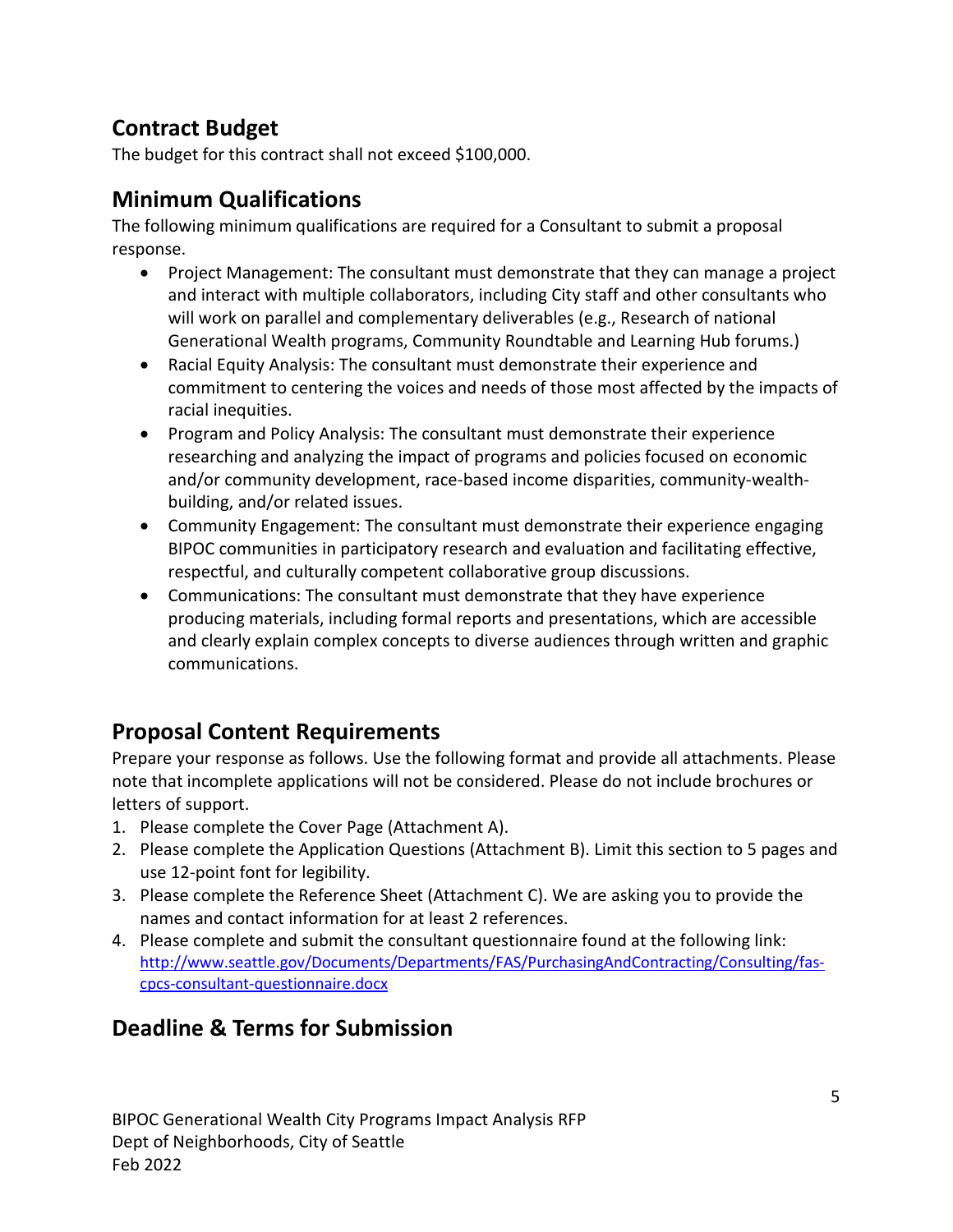The RFP is open until Wednesday, March 16, 2022, at 5:00pm. Applicants should submit proposals electronically to the Dept of Neighborhoods using the following email address: Jackie.Mena@seattle.gov and putting in the subject line "BIPOC Generational Wealth City Programs Impact Analysis RFP."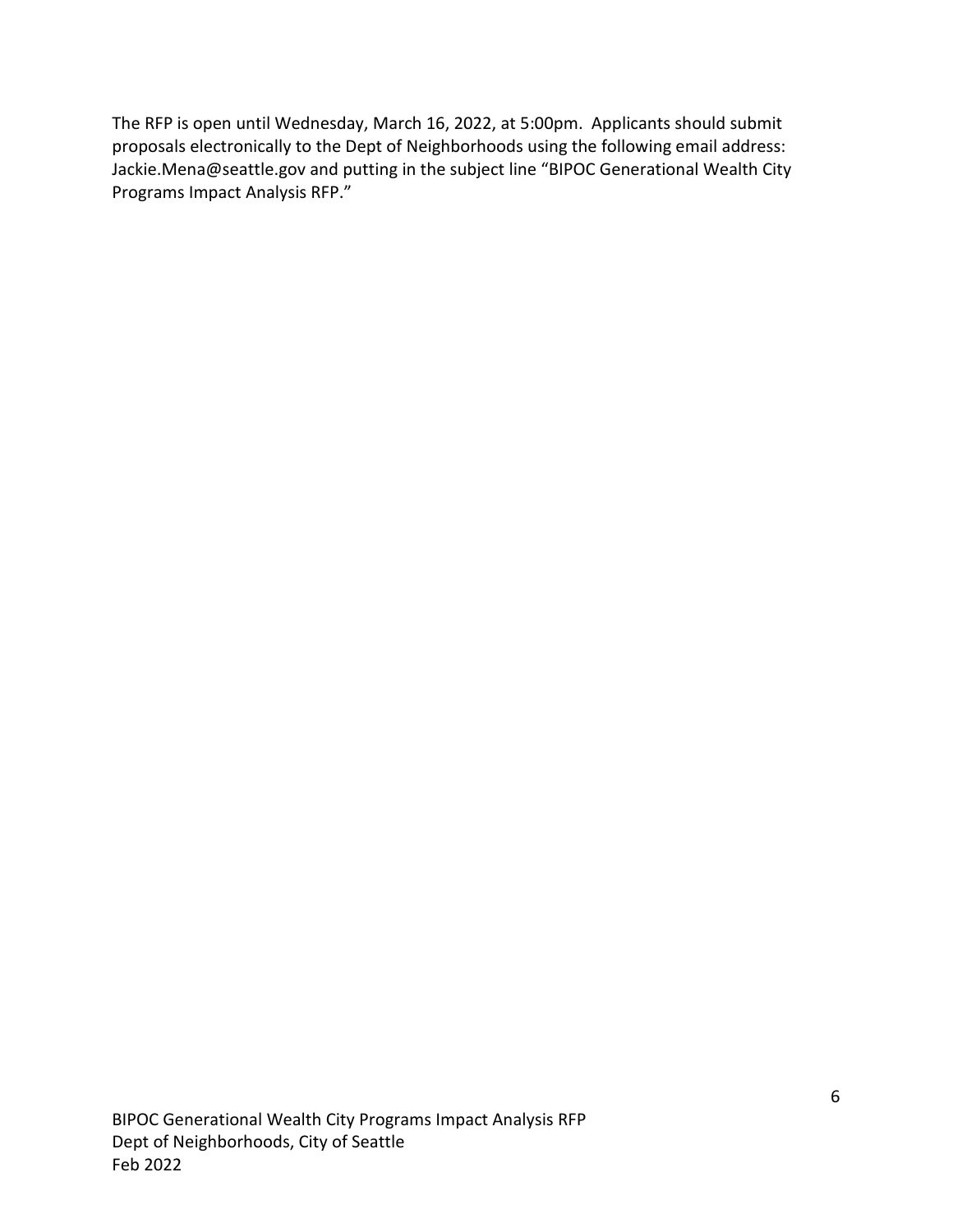## **BIPOC Generational Wealth City Programs Impact Analysis RFP**

# **Attachment A: Application Cover Page**

| Organization                            |  |  |
|-----------------------------------------|--|--|
| Legal Business Name of Consultant or    |  |  |
| <b>Consulting Firm</b>                  |  |  |
| Name of Lead Contact                    |  |  |
|                                         |  |  |
| Phone                                   |  |  |
|                                         |  |  |
| Email                                   |  |  |
|                                         |  |  |
| Website URL, if available               |  |  |
|                                         |  |  |
| UBI#                                    |  |  |
|                                         |  |  |
| City of Seattle Business License #      |  |  |
|                                         |  |  |
| Are you able to begin work in May 2022? |  |  |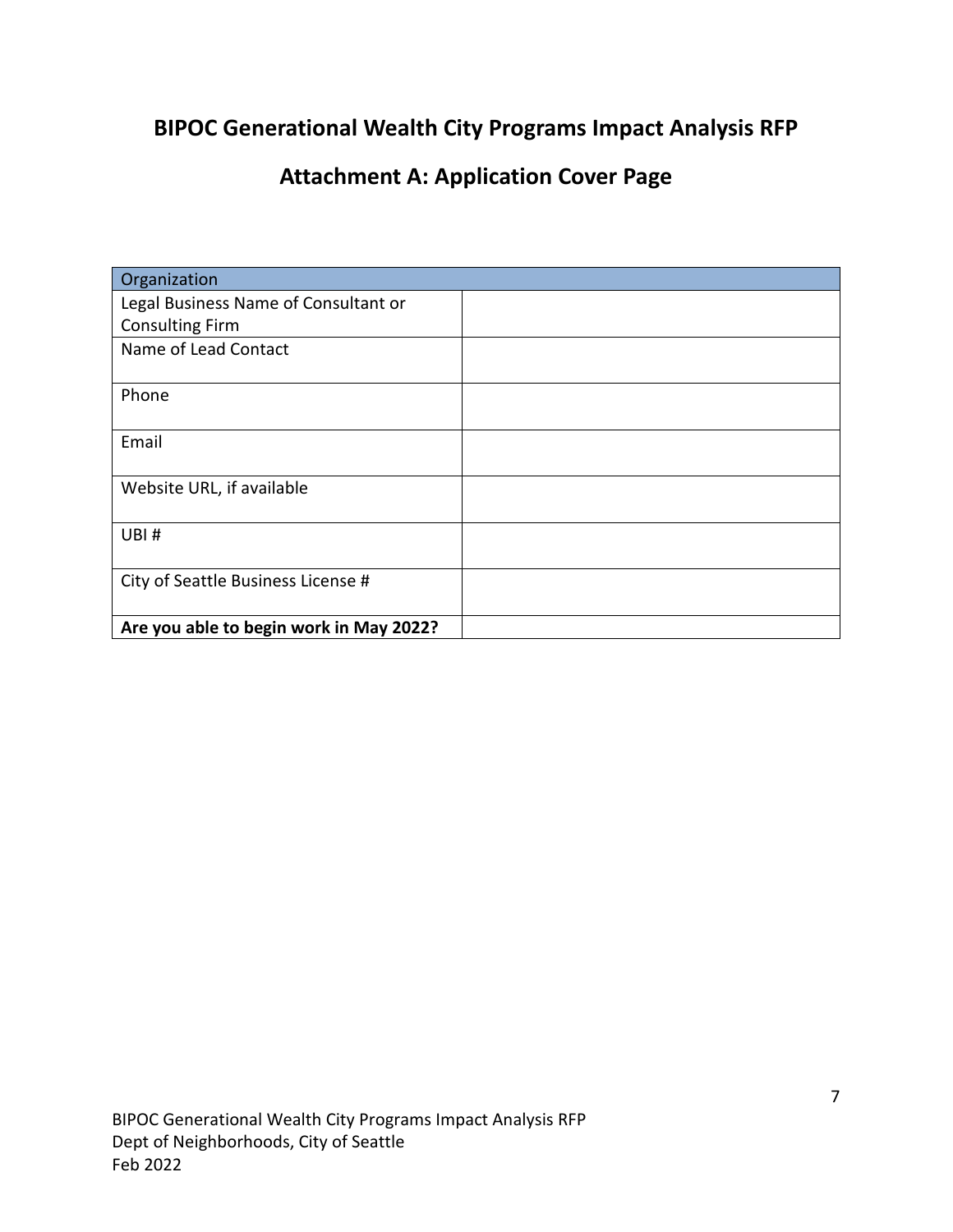### **Attachment B: Application Narrative**

Please address the following topics in your application. Limit your application to 5 pages using 12-point font. Attachments and exhibits, if included, are not counted toward the limit.)

- Approach and Methodologies: Describe your understanding of the project and your approach for carrying out the work components. Be specific in describing the criteria or framework you will use while identifying and assessing the impact of the City's current BIPOC Generational Wealth programs, services, and resources. Please include a description of your approach for working with and engaging multiple stakeholders, including government staff and community members. Indicate your experience or success in employing such an approach onother projects. Be explicit in describing how you will integrate principles of racial equity and representation and indicate your experience or success on other projects.
- Qualifications & Team Composition: Summarize team (including subconsultants, if any) qualifications and demonstrated experience analyzing community and/or economic development strategies, specifically as they relate to addressing race-based wealth gaps. Provide each team member's name, title and responsibilities within the project.
- Availability: Comment on the adequacy of the schedule of deliverables in the scope of work. Considering your firm's current and planned workload, comment on its capacity to completethe work within the time limitations identified in this RFP.
- Cost Proposal: Identify estimated hours and project costs associated with the proposal, indicating the hourly rates that apply to each team member and total estimated cost based on assigned tasks. Also include all additional expenses that the city would be charged and how the expenses will be calculated. **Please note that the Dept of Neighborhoods endorses the best practice of language access and compensating community members for their participation in research and engagement projects. Please include in the budget your plan for language access and community compensation.**